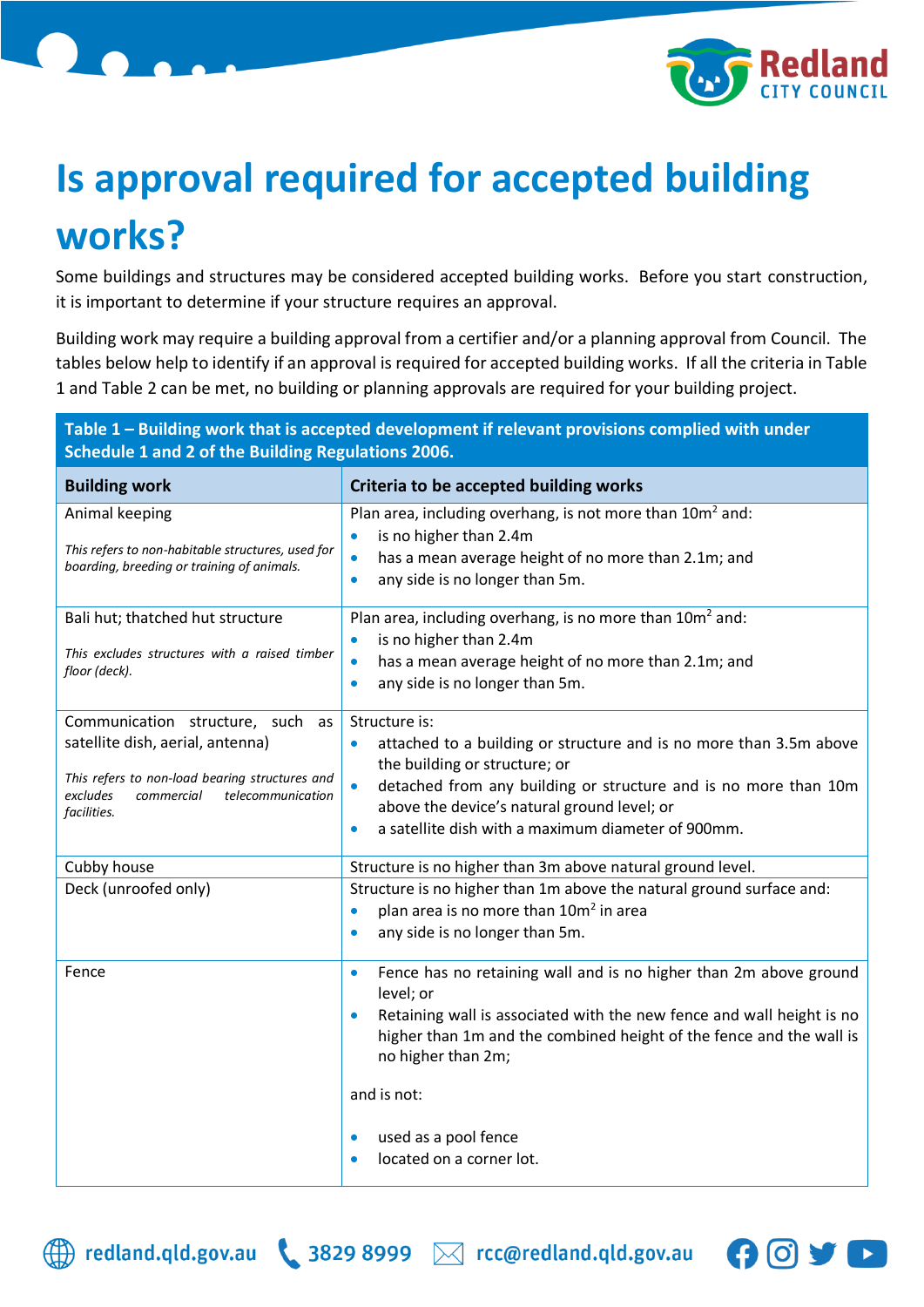

| Structure is:                                                                                                                                 |
|-----------------------------------------------------------------------------------------------------------------------------------------------|
| attached to a building or structure and no more than 3.5m above the<br>building or structure; or                                              |
| detached from any building or structure and no more than 10m above<br>$\bullet$<br>natural ground level.                                      |
| Plan areas, including overhang, is no more than 10m <sup>2</sup> and:<br>is no higher than 2.4m                                               |
| is a mean average height of no more than 2.1m; and<br>$\bullet$<br>any side is no longer than 5m.                                             |
| Plan area, including overhang, is no more than 10m <sup>2</sup> and:<br>is no higher than 2.4m<br>$\bullet$                                   |
| has a mean average height of no more than 2.1m<br>$\bullet$                                                                                   |
| any side is no longer than 5m<br>$\bullet$                                                                                                    |
| meets all criteria in the Queensland Development Code.                                                                                        |
| Plan area, including overhang, is no more than $10m^2$ and:<br>is no higher than 2.4m<br>$\bullet$                                            |
| has a mean average height of no more than 21.m; and<br>$\bullet$                                                                              |
| any side is no longer than 5m.<br>$\bullet$                                                                                                   |
| Plan area, including overhang, is no more than $10m^2$ and:                                                                                   |
| is no higher than 2.4m<br>$\bullet$                                                                                                           |
| has a mean average height of no more than 2.1m; and<br>any side is no longer than 5m.                                                         |
| Plan area, including overhang, is no more than $10m^2$ and:                                                                                   |
| is no higher than 2.4m<br>$\bullet$<br>has a mean average height of no more than 2.1m; and<br>$\bullet$                                       |
| any side is no longer than 5m.<br>$\bullet$                                                                                                   |
| Plan area, including overhang, is no more than 10m <sup>2</sup> and:                                                                          |
| is no higher than 2.4m (including stand)<br>has a mean average height of no more than 2.1m; and<br>$\bullet$                                  |
| any side is no longer than 5m.<br>$\bullet$                                                                                                   |
| Total height of the wall and the cut or fill is no more 1m above the natural                                                                  |
| ground surface of the wall and:<br>the retaining wall is no closer than 1.5m to a building or another                                         |
| retaining wall; and                                                                                                                           |
| there is no surcharge loading over the zone of influence for the wall<br>$\bullet$<br>(refer to the Building Regulation 2006 for definition). |
| Plan area, including overhang, is no more than $10m^2$ and:                                                                                   |
| is no higher than 2.4m<br>$\bullet$<br>has a mean average height of no more than 2.1m; and<br>$\bullet$                                       |
| any side is no longer than 5m.                                                                                                                |
|                                                                                                                                               |



DO